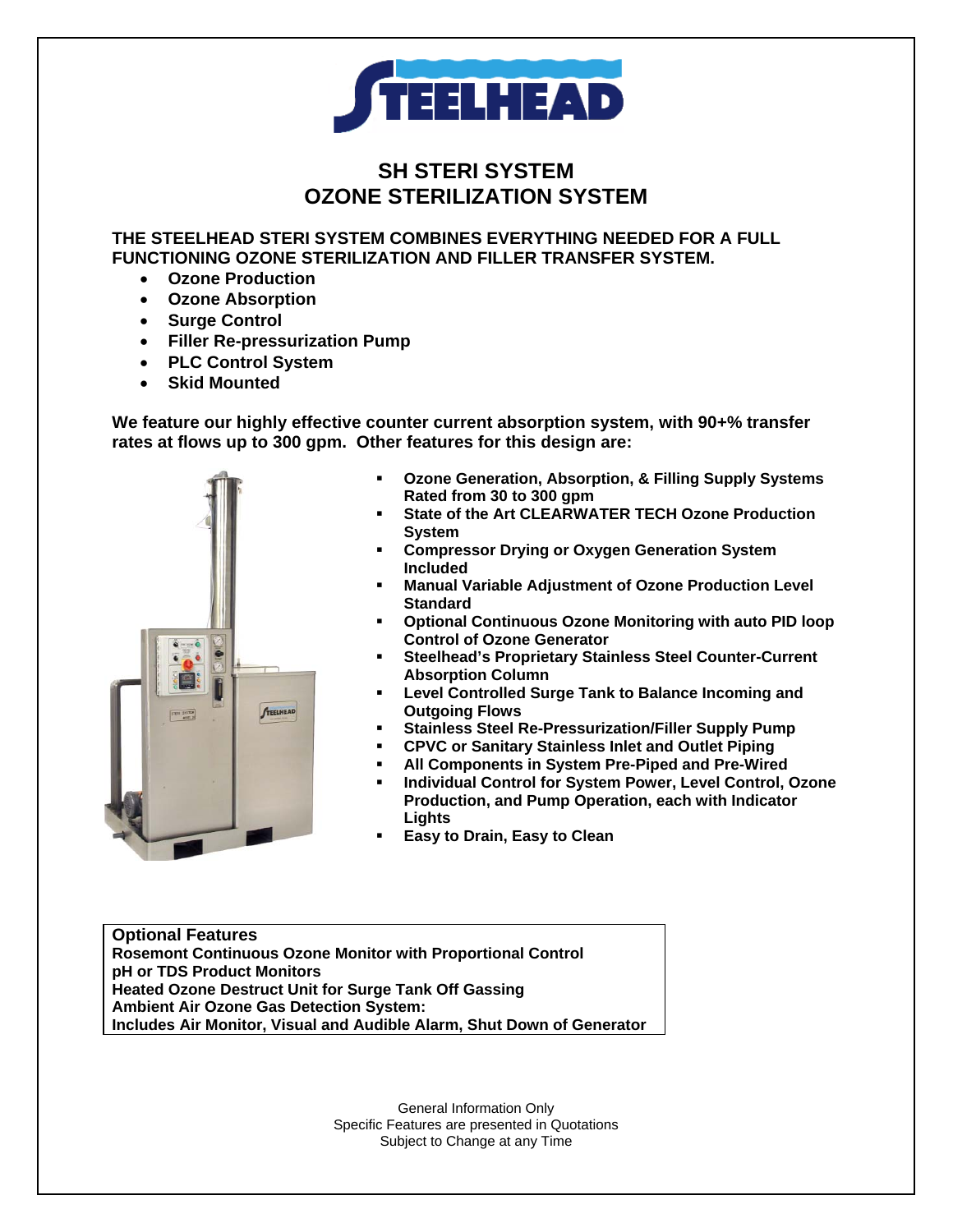# **OZONE SYSTEM PROCESS**

The following process description is provided to better help you understand the ozone system offered.

## AIR PREPARATION

The Steelhead Ozone system uses air drying, or in some cases, oxygen generating systems to prepare air for ozone production.

## OZONE PRODUCTION

The ozone production system is an air cooled, corona discharge cell. The cell is constructed use 316 stainless steel electrode material and a glass coated dielectric. The ozone cells are cooled by forced air convection to dissipate heat and optimize ozone production. As the prepared air flows through the precisely spaced gap within the cell, high voltage is applied on the dielectric causing ionization of the oxygen molecule. This cleaves the bonds of the molecule, producing electrically charged atoms of oxygen. These charged atoms come together with molecular oxygen to produce ozone.

The ozone production can be varied by adjusting the frequency control on the ozone generator. This control allows for 0 to 100% adjustment.

#### OZONE ABSORPTION

Steelhead incorporates the ultimate in absorption systems to transfer the ozone that is generated to the product water stream. It is called a counter current two-phase extraction column. In this column, the product water is introduced into the top where it is distributed over a special packing material that exposes a large surface area. This greatly facilitates the transfer of the ozone from the air stream to the water stream. The ozone laden air enters the bottom of the column and passes upward through the packing to exit at the top. As the high surface area interaction takes place, the ozone is extracted and enters the downward flowing water stream.

#### PRODUCT WATER TRANSFER

The Steelhead Ozone system incorporates with it a filler transfer system for the ozone laden product water. This system will give continuous pressure to the filler while maintaining an adequate level of product water at the ozone system. After the ozone laden product water exits the absorption column, it enters the filler surge tank. This tank has a level control system associated with it that prevents the tank from overflowing. As the tank fills, a level float switch located inside will activate the air valve located on the absorption column inlet pipe. This will prevent flow into the absorption column until the filler reduces the water level in the surge tank.

The product water is moved from the surge tank to the filler using a stainless steel centrifugal pump. The stainless pump moves the water from the surge tank, through a pre-plumbed 10 micron stainless steel filter system, and directly to the filler connection or other point of use. Bypasses are built into the pump to accommodate filler shut-off conditions and the pump is protected against running dry by a low level "cut-off" switch located in the surge tank.